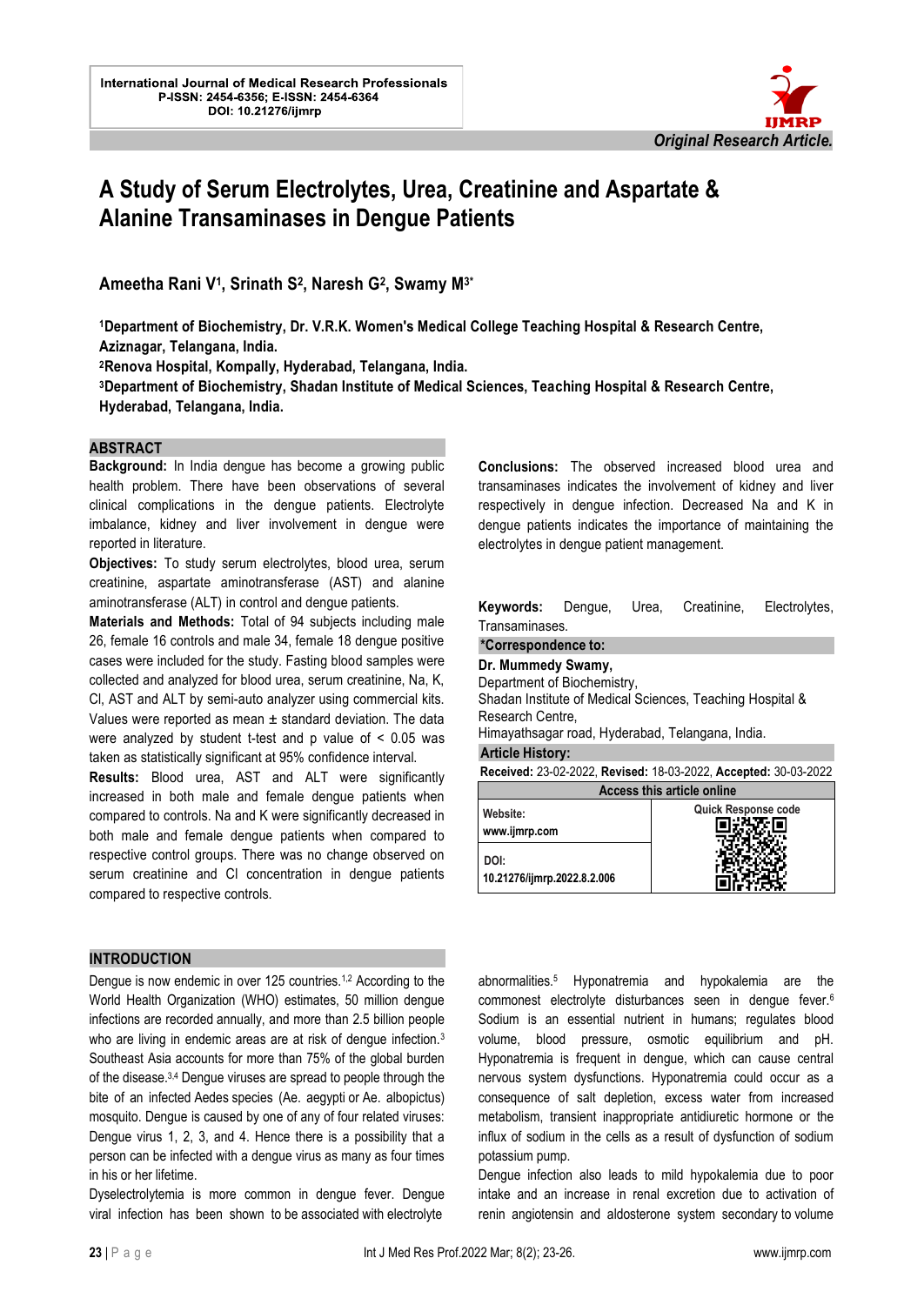depletion. Hypokalaemia can lead to acute neuromuscular weakness including respiratory muscle paralysis. As the occurrence of dyselectrolytemia in patients of dengue is common, it is necessary to treat the electrolyte disturbances accordingly. Serum chloride changes have also been observed in a few dengue patients.

Dengue is a major international health concern that is prevalent in tropical and subtropical countries. This disease has been found to have profound effect on multiple organ systems, the commonest being the liver. Study of dengue infection and its Liver complications are scarce from countries like India. Liver involvement in acute dengue infection has been observed frequently and sometimes leads to acute liver failure.<sup>7,8</sup> Many factors are thought to contribute to liver dysfunction, including hypoxic injury due to decreased perfusion, direct damage by the virus and immune mediated injury. Hepatic involvement can prolong the clinical course of this self-limiting disease and can be a major predictor of morbidity and mortality of patients with dengue fever. So, aspartate aminotransferase (AST) and alanine aminotransferase (ALT) can be useful early markers to assess the severity of the disease which can thus lead to early recognition of high-risk cases.

Kidney involvement in dengue is not that rare.<sup>2,9,10</sup> The prevalence of proteinuria and hematuria has been reported in high percentage of Dengue virus infection. A correct diagnosis can be made depending on basic investigations of kidney function such as urinalysis, blood urea, serum creatinine and electrolytes. Dengue virus infection related renal involvement should be taken care of, to make an early diagnosis to prevent Acute Kidney Infection (AKI) and its complications, and if AKI does occur, dialysis may be required.

The objective was to study serum electrolytes, blood urea, serum creatinine, AST and ALT in control and dengue patients

# **MATERIALS AND METHODS**

#### **Samples**

This study was conducted in a teaching and a private hospital from September 2018 to February 2019 for a period of 6 months. A total of 34 male and 18 female patients admitted with fever and tested positive for dengue by rapid qualitative solid phase immune-chromatographic test for the qualitative detection of dengue NS1 antigen and differential detection of IgG and IgM antibodies to dengue virus.<sup>11</sup> Another 26 male and 16 females were included as control groups who did not have any fever and were otherwise healthy individuals. Patient's demographic details and clinical history were noted.

### **Exclusion Criterion**

Patients with pre-existing renal and hepatic dysfunction were excluded.

### **Sample Collection**

Blood sample was collected from the subjects at the time of admission. About 5 ml of venous blood was drawn under aseptic precaution in a sterile plain vacutainer from selected subjects. As soon as the sample is collected, serum is separated, and estimations were done on the same day.

### **Assay Method**

Sodium, potassium and chloride<sup>12-14</sup>, serum creatinine<sup>15</sup>, blood urea<sup>16</sup>, AST and ALT<sup>17</sup> were estimated using Erba-chem-5 plus2 semi-automated analyzer. The quality control was checked using control sera of two levels.

Results were reported as mean  $\pm$  standard deviation (SD). The data were analyzed by student t-test and p value of < 0.05 was taken as statistically significant at 95% confidence interval.

**Ethical Considerations:** Sample was collected after taking written/oral consent from the subjects. This project has been approved by the Ethical committee of Shadan Institute of Medical Sciences.

| <b>Study groups</b>           | <b>No of Subjects</b> | Age range (Mean ± SD) |
|-------------------------------|-----------------------|-----------------------|
| <b>Male Control</b>           | 26                    | $20 - 52$             |
| <b>Male Dengue patients</b>   | 34                    | $9 - 72$              |
| <b>Female Control</b>         | 16                    | $18 - 45$             |
| <b>Female Dengue patients</b> | 18                    | $15 - 68$             |
| Total number of subjects      | 94                    | $9 - 72*$             |

### **Table 1: Gender and age of control subjects and Dengue patients**

\*Minimum and Maximum years of age

**Table 2: The concentration of Blood Urea, Serum creatinine, Na, K, Cl, AST and ALT in Control and Dengue patients**

|                    | Male            |                    | Female          |                    |
|--------------------|-----------------|--------------------|-----------------|--------------------|
|                    | Control         | Dengue patients    | Control         | Dengue patients    |
|                    | Mean $\pm$ SD   | Mean $\pm$ SD      | Mean $\pm$ SD   | Mean $\pm$ SD      |
| Urea (mg/dl)       | $25.2 \pm 3.9$  | $29.9 \pm 8.9^*$   | $24.8 \pm 4.9$  | $30.6 \pm 7.3*$    |
| Creatinine (mg/dl) | $1.03 \pm 0.17$ | $1.13 \pm 0.37$    | $0.98 \pm 0.18$ | $1.06 \pm 0.28$    |
| Na (mmol/l)        | $138.9 \pm 4.2$ | $134.5 \pm 3.6**$  | $140.3 \pm 4.2$ | $133.8 \pm 4.1**$  |
| $K$ (mmol/l)       | $4.16 \pm 0.29$ | $3.92 \pm 0.42$ ** | $4.38 \pm 0.30$ | $3.87 \pm 0.29**$  |
| CI (mmol/l)        | $100.4 \pm 2.8$ | $99.9 \pm 6.1$     | $101.4 \pm 2.7$ | $99.7 \pm 2.8$     |
| AST (u/l)          | $30.8 \pm 9.3$  | $99.6 \pm 55.4$ ** | $28.2 \pm 7.1$  | $85.8 \pm 36.2$ ** |
| ALT (u/l)          | $28.4 \pm 8.9$  | $64.9 \pm 36.5$ ** | $26.9 \pm 6.3$  | $57.1 \pm 40.7**$  |

Statistical analysis done by student T-test

Values are Mean  $\pm$  SD;

 $*= p < 0.05$  and  $* = p < 0.001$  compared to corresponding control group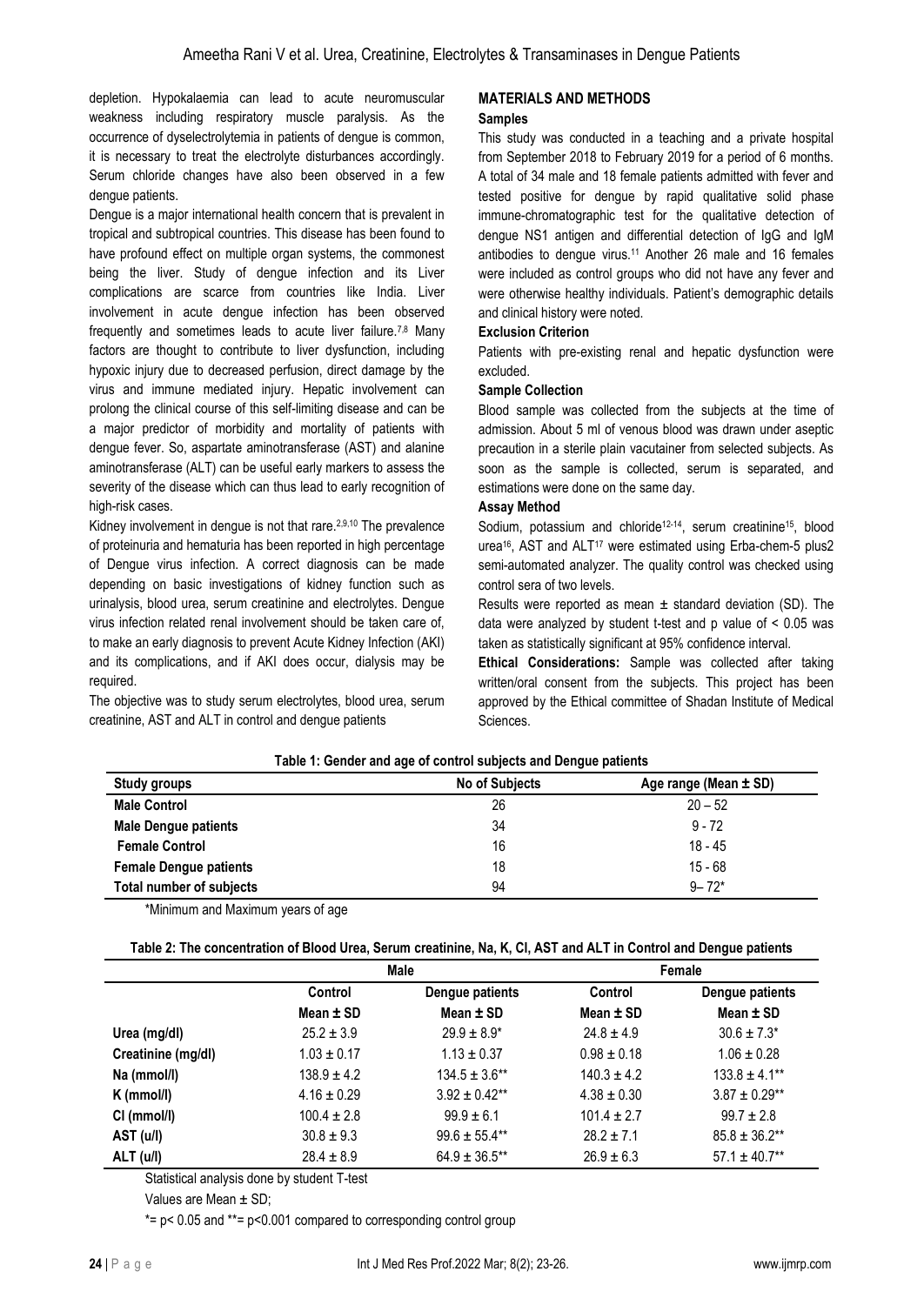## **RESULTS**

Table 1 gives the number and age of subjects in study groups. Male Dengue patients' group was with 34 number of subjects having 9-72 years of age and control male group was with 26 number of subjects having 20 -52 years of age. Female Dengue patients' group was with 18 number of subjects having 15-68 years of age and control female group was with 16 number of subjects having 18 - 45 years of age. Overall, the subjects were from 9 to 72 years of age.

The concentration of Blood Urea, Serum creatinine, Na, K, AST and ALT in control and dengue patients were shown in Table 2. Blood Urea, SGOT and SGPT levels clearly showed an increase in male and female dengue patients when compared to corresponding control groups. Na and K levels clearly showed a decrease in male and female dengue patients when compared to corresponding control groups. Serum creatinine and chloride were statistically not significant in male and female dengue patients when compared to corresponding control groups.

# **DISCUSSION**

In India dengue has become a growing public health problem. There have been observations of several clinical complications in the dengue patients. The present study was done to study the effects of dengue virus on the kidney and liver function, along with serum electrolytes. In our present study, all the biochemical investigations of dengue patients were analysed on the day of admission.

Hyponatemia and Hypokalemia are the commonest electrolyte disturbances seen in dengue fever. The mean value of serum sodium observed in male and female controls was 138.4 mmol/L and 140.3mmol/L respectively. The mean values of serum potassium in male and female were 4.16 mmol /L and 4.38mmol/L respectively. There was positive and significant correlation between difference in serum sodium and potassium levels of dengue patients compared to controls. A significant decrease has been observed in serum sodium and potassium in all the male and female patients suffering from dengue compared to controls. Similar results were reported by some authors in their studies.<sup>18-20</sup> This study did not observe any significant changes in serum chloride values. There were some studies which reported a change in serum chloride levels<sup>21,22</sup>, but contrary to such results we did not find any significant changes in both male and female dengue patients. Dyselectrolytemia is more common in dengue fever. Serum electrolytes testing early is very important in dengue patients during management so that if any abnormalities are found, they can be appropriately managed as some of these abnormalities may lead to increased severity as well as mortality.

Several mechanisms have been postulated for the pathogenesis of dengue-associated kidney infection, including direct action by the virus, haemodynamic instability, rhabdomyolysis, haemolysis, and acute glomerular injury.<sup>23</sup> Renal involvements related to dengue virus infection have a variety of presentations, including proteinuria, glomerulonephritis, and severe acute kidney injury (AKI).<sup>24</sup>

AKI is a significant, albeit poorly studied, complication of dengue virus infection. The incidence of AKI in dengue virus infection has shown great discrepancy, with previous studies reporting a range from 0.83–14.40%. The prevalence of AKI of 4.8% was reported by Ajib et al.<sup>25</sup>

This study intended to study the effects on the kidney function, for which the levels of urea and creatinine were analysed in dengue patients. Serum creatinine levels were not very different in dengue patients compared to controls, whereas urea levels were significantly high in dengue infected patients of both males and females. This is an indication that dengue virus does effect the glomerular function, leading to acute kidney disorder.

There are few studies regarding effects of dengue virus on the liver functions. The effect of dengue virus on liver usually could be asymptomatic but can be atypical and have varied severity. Studies done in mouse models have proposed that dengue associated liver injury can be both viral induced or immune mediated. The dengue virus has been shown to readily infect hepatocytes in mouse models, and HepG2 and Huh7 hepatoma cell lines.26-28

As part of liver function test both AST and ALT were assayed. AST and ALT are considered as indicators of liver function as they are released into the circulation following liver cell injury.<sup>29</sup> Although ALT is also found in low concentrations in skeletal muscle, brain and intestinal tissue, it is predominantly considered to be a liver specific enzyme. In contrast, AST has various sources including the heart, striated muscle, erythrocytes, etc., apart from the liver, whilst ALT is hepatic in origin.

The present study observed significant increase of AST and ALT in both males and females. Similar results are observed in a few studies.30,31 A very important observation in our study and others30,31 was that the increase in AST was much higher compared to ALT. Therefore, rise in AST might not be a true reflection of hepatic involvement. Thus, the results observed probably suggest that sources apart from the liver could also be contributing to the rise in serum aspartate amino transferase. A few more studies are required for relating the increased AST with dengue virus. The study was concluded that the observed increased blood urea and transaminases indicates the involvement of kidney and liver respectively in dengue infection. Decreased Na and K in dengue patients indicates the importance of maintaining the electrolytes in dengue patient management.

# **ACKNOWLEDGEMENTS**

The authors are grateful to Managing Director and Dean, Shadan Institute of Medical Sciences for providing the facilities and constant encouragement for the study. Authors also wish to thank Mrs. Pulikanti Vennela, student, West Virginia School of Osteopathic Medicine, West Virginia, USA for her help in statistical analysis of results for this manuscript.

# **REFERENCES**

1. Shivanthan MC, Rajapakse S. Dengue and calcium. Int J Crit Illn Inj Sci. 2014; 4: 314–316.

2. Vachvanichsanong P, Thisyakorn U, Thisyakorn C. Dengue hemorrhagic fever and the kidney. Arch Virol. 2016; 161:771–778.

3. WHO: Global strategy for dengue prevention and control 2012- 2020. Sep;2020

4. Nguyen MT, Ho TN, Nguyen VV, et al. An evidence-based algorithm for early prognosis of severe dengue in the outpatient setting. Clin Infect Dis. 2017; 64: 656–663.

5. Vachvanichsanong P, McNeil E. Electrolyte disturbance and kidney dysfunction in dengue viral infection. Southeast Asian J Trop Med Public Health. 2015; 46 Suppl.